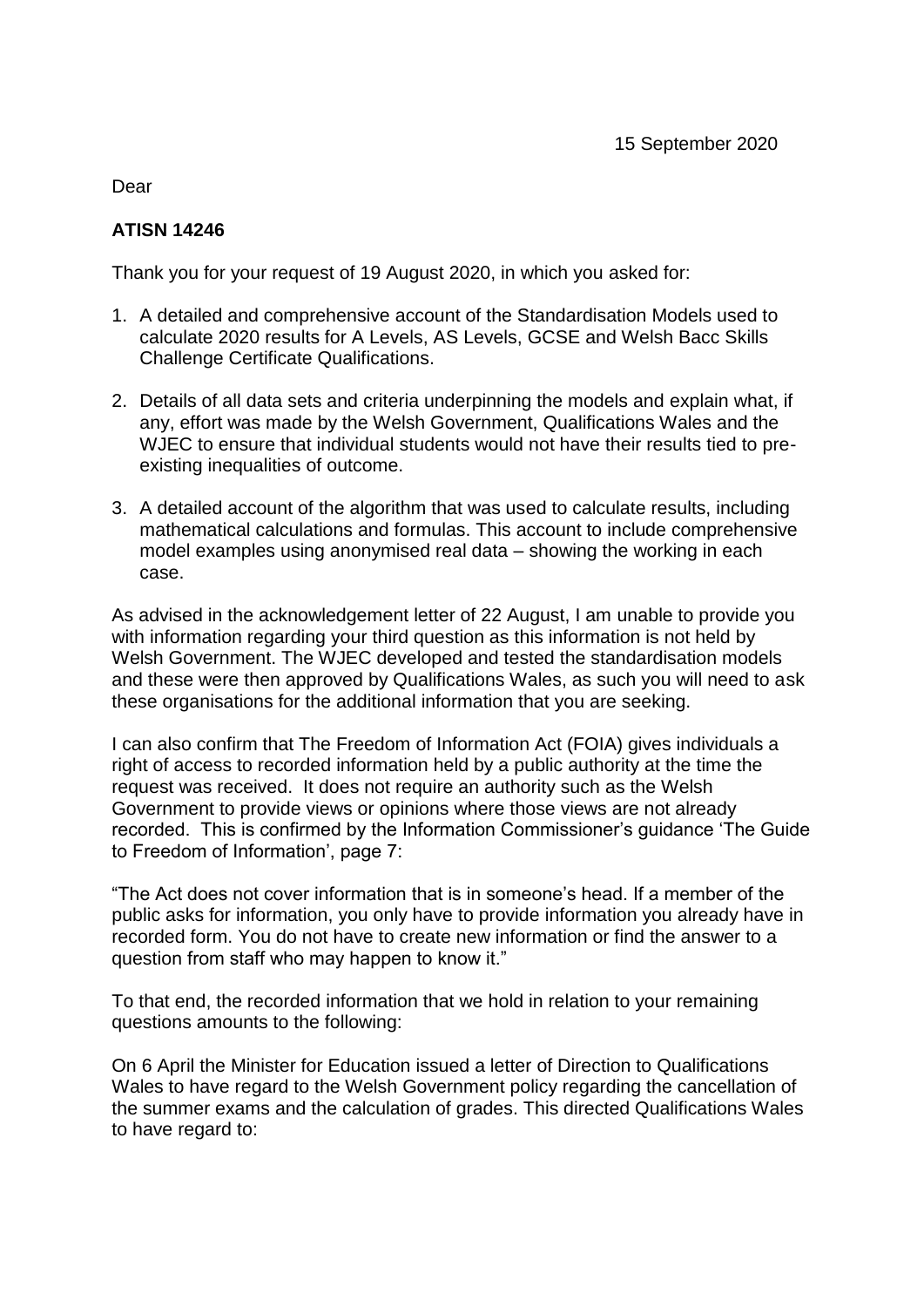"the Welsh Government policy that a fair and robust approach to issuing grades to the summer 2020 cohort of GCSE, AS, A-level and Welsh Baccalaureate Skills Challenge Certificate learners is adopted, which includes determining the approach centres must follow in arriving at judgements of their learners' attainment standardisation of centres' judgements and ensuring an avenue of recourse is available for those learners who do not believe that the process has been followed correctly in issuing their grades."

Although this letter is exempt from release under section 21 of the FOIA ('information accessible to the applicant by other means), I can confirm a copy of the letter is available here:

[https://gov.wales/sites/default/files/publications/2020-04/gcse-as-and-a-level](https://gov.wales/sites/default/files/publications/2020-04/gcse-as-and-a-level-cancellations-letter.pdf)[cancellations-letter.pdf.](https://gov.wales/sites/default/files/publications/2020-04/gcse-as-and-a-level-cancellations-letter.pdf)

If you are dissatisfied with the Welsh Government's handling of your request, you can ask for an internal review within 40 working days of the date of this response. Requests for an internal review should be addressed to the Welsh Government's Freedom of Information Officer at:

Information Rights Unit, Welsh Government, Cathays Park, **Cardiff** CF10 3NQ

or Email: Freedomofinformation@gov.wales

Please remember to quote the ATISN reference number above.

You also have the right to complain to the Information Commissioner. The Information Commissioner can be contacted at: Information Commissioner's Office, Wycliffe House, Water Lane, Wilmslow, Cheshire, SK9 5AF.

However, please note that the Commissioner will not normally investigate a complaint until it has been through our own internal review process.

The above response notwithstanding, I can confirm that on 18 March the Minister for Education announced the cancellation of the 2020 summer exam series in light of the coronavirus pandemic and that grades would be calculated for learners in Years 11 and 13. The arrangements that would be made for learners in Years 10 and 12 were announced on 27 March.

On 6 April the Minister for Education issued a letter of Direction to Qualifications Wales (referenced above) to have regard to the Welsh Government policy regarding the cancellation of the summer exams and the calculation of grades.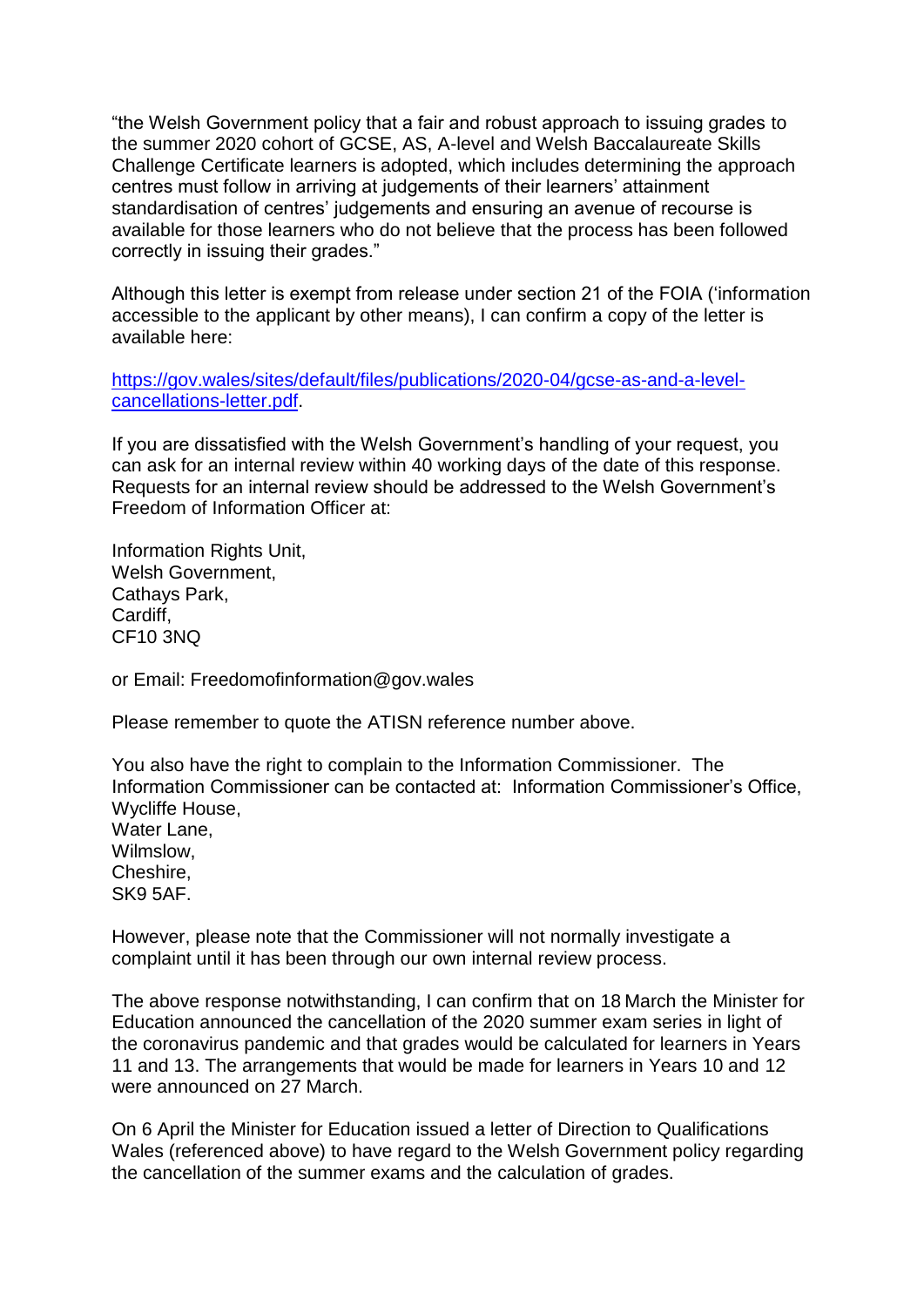Given the extremely compressed timescales within which the new arrangements to calculate grades had to be established and the pivotal role practitioners' professional judgement would play in the awarding of grades, it was recognised from the outset that some form of standardisation would be needed to provide equity and consistency.

Whilst the judgements made by exam centres across Wales should be consistent, it was unreasonable to expect that teachers in different centres across the country would make judgements that were precisely consistent with one another. Moderation across all exam centres was not feasible in light of the timescales needed to issue grades in August. Therefore, statistical models were developed to standardise the results. This was intended to ensure:

- consistency in the judgements that were made by centres, recognising that some centres may have over-predicted the likely attainment of their learners, whilst others may have under-predicted; and
- performance was broadly consistent with that in previous years in order to preserve the credibility of the qualification system and maintain fairness for past, current and future learners.

In order to help inform the standardisation process, Qualifications Wales consulted on the principles that should underpin any standardisation. The findings from this consultation are available here. This consultation also included an equality impact assessment.

Qualification Wales then worked closely with WJEC to develop and test various statistical models using historical data. Given the differences in the structure of types of qualifications in Wales, with some being unitised and some linear, and differences in the range of prior attainment data available, for example AS levels contribute to the final A level award, several standardisation models were needed. Welsh Government worked closely with Qualifications Wales to provide additional data on prior educational attainment (Key Stage 3 teacher assessment and national literacy and numeracy tests) to support the development of accurate models.

As the awarding body for Wales, WJEC developed, tested and proposed the standardisation models to be used for different types of qualifications. These were then presented to Qualifications Wales who analysed them and presented them to their Board for approval. This was done via a series of Extraordinary Board meetings in June and July, a Welsh Government official is an official observer at board meetings. The models used in Wales, as well as the other models tested, are detailed in the methodology reports published by WJEC:

[https://www.wjec.co.uk/media/2vodafde/methods-report-qw-regulated-as.pdf](https://eur01.safelinks.protection.outlook.com/?url=https%3A%2F%2Fwww.wjec.co.uk%2Fmedia%2F2vodafde%2Fmethods-report-qw-regulated-as.pdf&data=02%7C01%7CVivienne.Wilfred%40gov.wales%7Cf120ad40d31c4e3bd5ab08d850b7e234%7Ca2cc36c592804ae78887d06dab89216b%7C0%7C0%7C637348097982232993&sdata=uU7jjWSzfavzwVLuByIxp0wojwuH9Cii0ApsorTU7Lg%3D&reserved=0) [https://www.wjec.co.uk/media/p0uiqio1/methods-report-qw-regulated-a-levels-1.pdf](https://eur01.safelinks.protection.outlook.com/?url=https%3A%2F%2Fwww.wjec.co.uk%2Fmedia%2Fp0uiqio1%2Fmethods-report-qw-regulated-a-levels-1.pdf&data=02%7C01%7CVivienne.Wilfred%40gov.wales%7Cf120ad40d31c4e3bd5ab08d850b7e234%7Ca2cc36c592804ae78887d06dab89216b%7C0%7C0%7C637348097982232993&sdata=4CBcPzJk3zOk%2FNAQQwvCu3BGUndwtf1PxvPuqXYvhZw%3D&reserved=0)

Qualifications Wales published equality analysis as part of its publications on results day, a copy of which is available here: